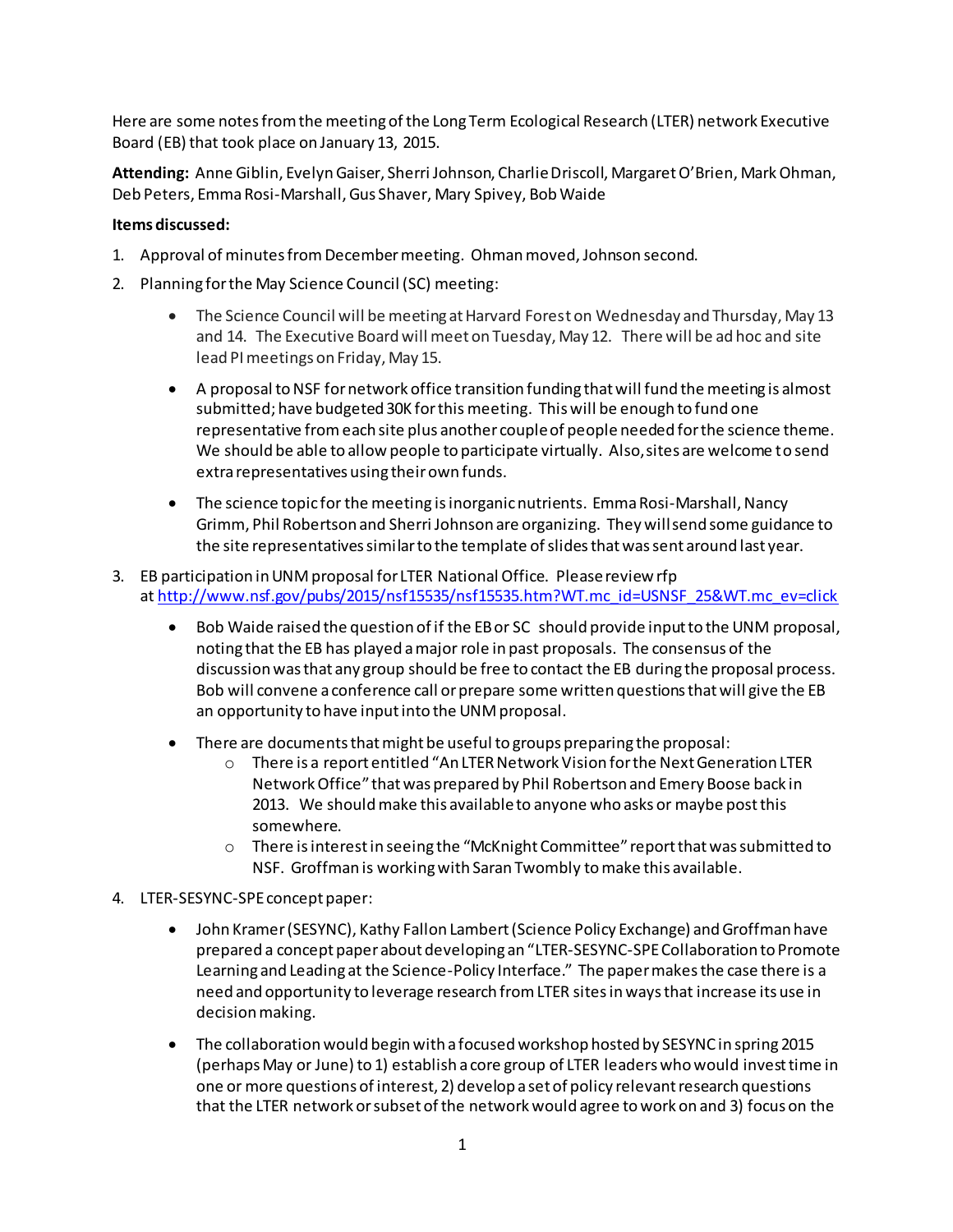need to build capacity within the LTER network to develop "transdisciplinary" approaches to this type of research and to support integrated working groups that combine stakeholder engagement, synthesis, and decision-relevant distillation and strategic outreach and communication. The workshop should also focus on practical issues of how this work could be funded and sustained.

- There was general agreement that this was a worthy effort that should be pursued.
- 5. SESYNC postdoc
	- Proposals to be on the registry for LTER synthesis proposals are due on February 2. We need to publicize this[; http://www.sesync.org/opportunities/sesync-lter-synthesis](http://www.sesync.org/opportunities/sesync-lter-synthesis-postdoctoral-fellowships)[postdoctoral-fellowships](http://www.sesync.org/opportunities/sesync-lter-synthesis-postdoctoral-fellowships)
- 6. Goals for March EB meeting
	- The EB will meet on Wednesday, March 4 (0830-1700), the mini-symposium will be in the morning on Thursday, March 5 and the EB will meet again on the afternoon of the 5th until 1700.
	- Saran Twombly is trying to arrange for a broadcast/streaming set up.
	- Groffman is arranging meetings with program officers at various times. We need to be prepared for these meetings with specific questions and more importantly with relevant and exciting research highlights. Once we have the list of people we will be meeting with, Groffman will organize people to take the lead in the different discussions.
	- We should use this time as an opportunity to continue discussion of issues that came up during our meeting with the NSF LTER team on November 10. However, some of the people that led those discussions will not be present with us in March. Groffman will compile and distribute materials that were prepared for the November meeting. Waide will send around past agendas.
	- Some topics that we should consider:
		- o Probation –Giblin could lead?
		- o Network issues –discuss amongst ourselves and with NSF. Peters or Groffman could lead?
		- o Leadership transitions.
		- o Changing review criteria and institutional memory.
		- o Questions/topics for discussion with NSF folks:
			- Launch of new marine sites. NSF is soliciting opinions; ASLO, ASM
			- General discussion of new sites. Target an arid site or general competition?
			- General report from Saran (and Management Team)
			- **Broader perceptions of LTER within NSF and elsewhere**
			- NEON and Macrosystems Biology. What can LTER do to help NEON succeed?
			- **How else can LTER help NSF?**
		- o Bylaws changes:
			- **LNO** changes
				- Executive director chosen by Science Council.
				- Compensation for the chair.
		- $\circ$  Report and recommendation from the Publications committee (Alan Knapp).